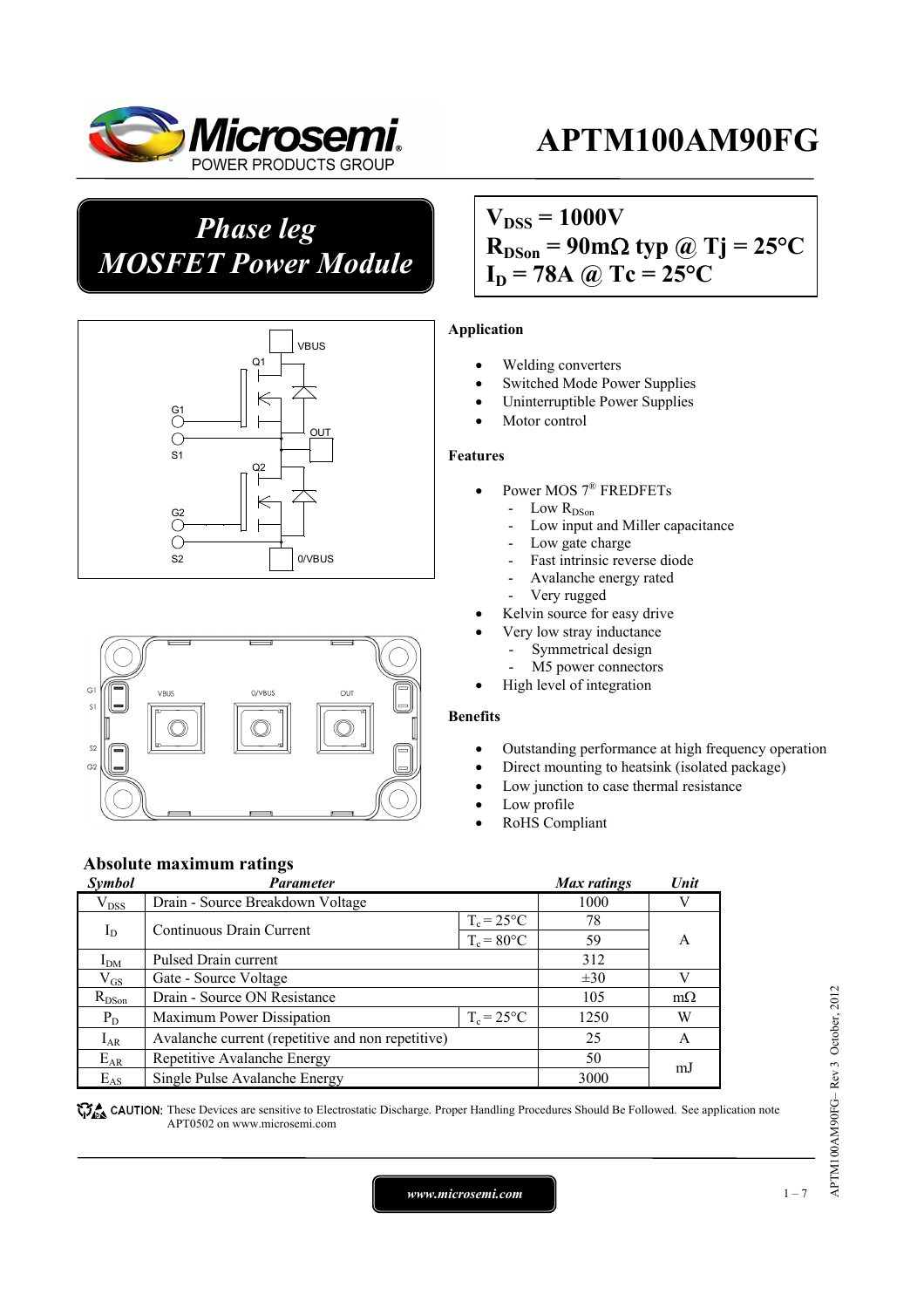

### **All ratings @ Tj = 25°C unless otherwise specified**

### **Electrical Characteristics**

| Symbol       | <i><b>Characteristic</b></i>    | <b>Test Conditions</b>              |                     | Min | Tvd | Max       | Unit         |
|--------------|---------------------------------|-------------------------------------|---------------------|-----|-----|-----------|--------------|
| $I_{DSS}$    | Zero Gate Voltage Drain Current | $V_{GS} = 0V$ , $V_{DS} = 1000V$    | $T_i = 25^{\circ}C$ |     |     | 400       | μA           |
|              |                                 | $V_{GS} = 0V$ , $V_{DS} = 800V$     | $T_i = 125$ °C      |     |     | 2000      |              |
| $R_{DS(on)}$ | Drain – Source on Resistance    | $V_{GS} = 10V$ , $I_D = 39A$        |                     |     | 90  | 105       | $m\Omega$    |
| $V_{GS(th)}$ | Gate Threshold Voltage          | $V_{GS} = V_{DS}$ , $I_D = 10mA$    |                     |     |     |           | $\mathbf{V}$ |
| $I_{GSS}$    | Gate – Source Leakage Current   | $V_{GS} = \pm 30 V$ , $V_{DS} = 0V$ |                     |     |     | $\pm 250$ | nA           |

### **Dynamic Characteristics**

| <i>Symbol</i>       | <i><b>Characteristic</b></i> | <b>Test Conditions</b>                                                        | Min | Type | <b>Max</b> | Unit |
|---------------------|------------------------------|-------------------------------------------------------------------------------|-----|------|------------|------|
| $C_{\rm iss}$       | <b>Input Capacitance</b>     | $V_{GS} = 0V$                                                                 |     | 20.7 |            |      |
| $C_{\rm oss}$       | <b>Output Capacitance</b>    | $V_{DS}$ = 25V                                                                |     | 3.5  |            | nF   |
| $C_{\rm rss}$       | Reverse Transfer Capacitance | $f = 1MHz$                                                                    |     | 0.64 |            |      |
| $Q_{g}$             | Total gate Charge            | $V_{GS} = 10V$                                                                |     | 744  |            |      |
| $Q_{gs}$            | Gate – Source Charge         | $V_{\text{Bus}} = 500V$                                                       |     | 96   |            | nC   |
| $Q_{gd}$            | Gate – Drain Charge          | $I_D = 78A$                                                                   |     | 488  |            |      |
| $T_{d(on)}$         | Turn-on Delay Time           | Inductive switching $\omega$ 125°C                                            |     | 18   |            |      |
| $T_r$               | Rise Time                    | $V_{GS} = 15V$<br>$V_{\text{Bus}} = 670V$<br>$I_D = 78A$<br>$R_G = 1.2\Omega$ |     | 12   |            | ns   |
| $T_{\text{d(off)}}$ | Turn-off Delay Time          |                                                                               |     | 155  |            |      |
| $T_f$               | Fall Time                    |                                                                               |     | 40   |            |      |
| $E_{on}$            | Turn-on Switching Energy     | Inductive switching $\omega$ 25°C<br>$V_{GS} = 15V$ , $V_{Bus} = 670V$        |     | 3.6  |            | mJ   |
| $E_{\text{off}}$    | Turn-off Switching Energy    | $I_D$ = 78A, $R_G$ = 1.2 $\Omega$                                             |     | 2.5  |            |      |
| $E_{on}$            | Turn-on Switching Energy     | Inductive switching $\omega$ 125°C                                            |     | 5.7  |            |      |
| $E_{\text{off}}$    | Turn-off Switching Energy    | $V_{GS} = 15V$ , $V_{Bus} = 670V$<br>$I_D = 78A, R_G = 1.2\Omega$             |     | 3.1  |            | mJ   |

### **Source - Drain diode ratings and characteristics**

| <i>Symbol</i> | <i>Characteristic</i>            | <b>Test Conditions</b>       |                     | Min | $\mathcal{I}yp$ | <b>Max</b> | <b>Unit</b> |
|---------------|----------------------------------|------------------------------|---------------------|-----|-----------------|------------|-------------|
| $I_{S}$       | Continuous Source current        |                              | $Tc = 25^{\circ}C$  |     |                 | 78         | A           |
|               | (Body diode)                     |                              | $Tc = 80^{\circ}C$  |     |                 | 59         |             |
| $V_{SD}$      | Diode Forward Voltage            | $V_{GS} = 0V$ , $I_S = -78A$ |                     |     |                 | 1.3        |             |
| dv/dt         | Peak Diode Recovery <sup>O</sup> |                              |                     |     |                 | 18         | V/ns        |
| $t_{rr}$      | Reverse Recovery Time            |                              | $T_i = 25^{\circ}C$ |     |                 | 320        | ns          |
|               |                                  | $I_S = -78A$<br>$V_R = 670V$ | $T_i = 125$ °C      |     |                 | 650        |             |
| $Q_{rr}$      | Reverse Recovery Charge          | $dis/dt = 400A/µs$           | $T_i = 25^{\circ}C$ |     | 14.4            |            | $\mu$ C     |
|               |                                  |                              | $T_i = 125$ °C      |     | 38.9            |            |             |

dv/dt numbers reflect the limitations of the circuit rather than the device itself.

$$
I_S \leq -78A \qquad \text{di/dt} \leq 700A/\mu s \qquad V_R \leq V_{DSS} \qquad T_j \leq 150^{\circ}C
$$

*www.microsemi.com* 2-7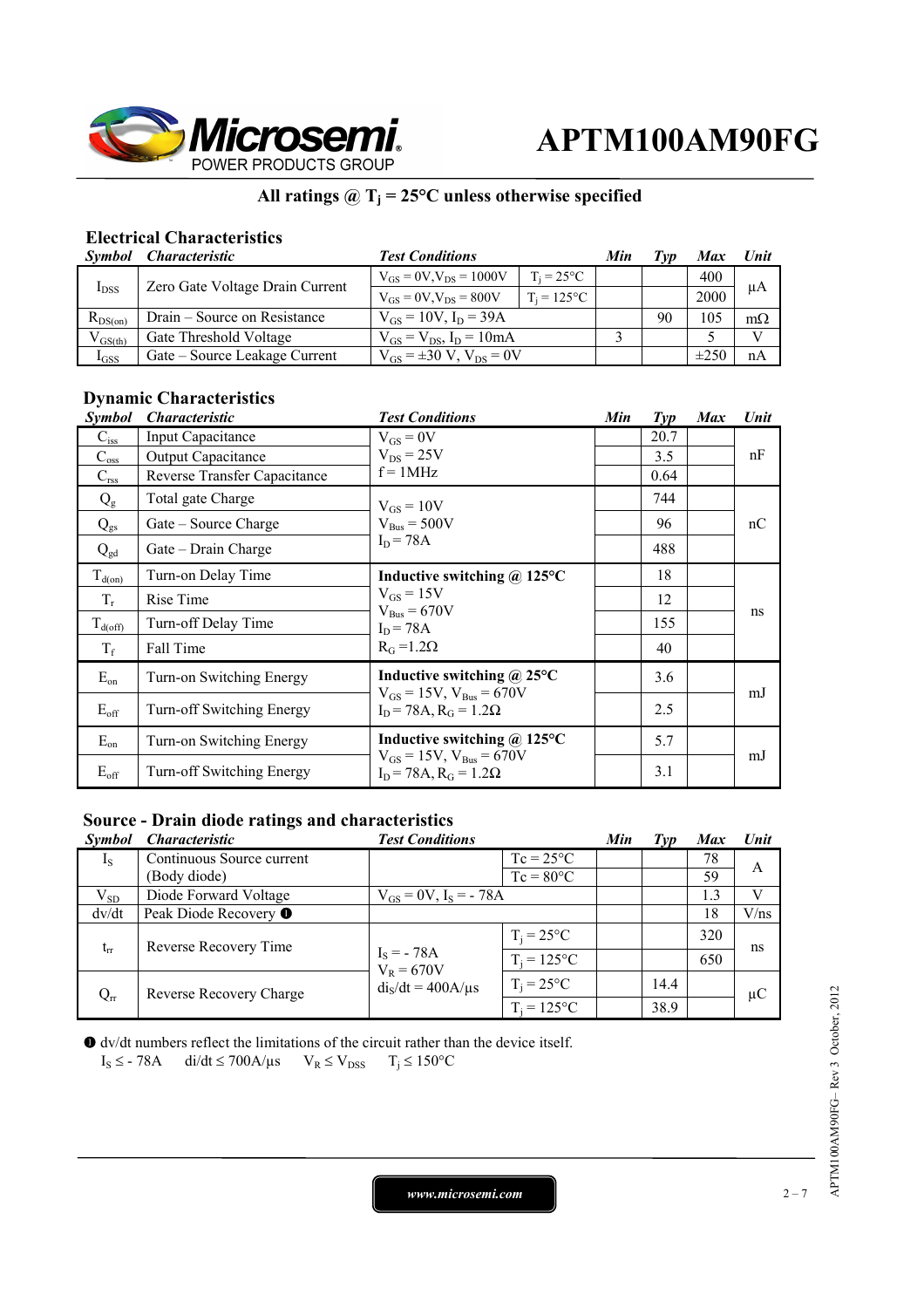

### **Thermal and package characteristics**

| <i>Symbol</i> | <i><b>Characteristic</b></i>                                        |               |       | Min   | Typ | <b>Max</b> | Unit               |
|---------------|---------------------------------------------------------------------|---------------|-------|-------|-----|------------|--------------------|
| $R_{thJC}$    | Junction to Case Thermal Resistance                                 |               |       |       |     | 0.1        | $\rm ^{\circ}$ C/W |
| $V_{ISOL}$    | RMS Isolation Voltage, any terminal to case $t = 1$ min, $50/60$ Hz |               |       | 4000  |     |            |                    |
| $T_{J}$       | Operating junction temperature range                                |               | $-40$ |       | 150 |            |                    |
| $T_{STG}$     | <b>Storage Temperature Range</b>                                    |               |       | $-40$ |     | 125        | $^{\circ}C$        |
| $T_{\rm C}$   | <b>Operating Case Temperature</b>                                   |               |       | $-40$ |     | 100        |                    |
| Torque        | Mounting torque                                                     | To heatsink   | M6    | 2     |     |            | N.m                |
|               |                                                                     | For terminals | M5    |       |     | 3.5        |                    |
| Wt            | Package Weight                                                      |               |       |       |     | 300        | g                  |

#### **SP6 Package outline** (dimensions in mm)



See application note APT0601 - Mounting Instructions for SP6 Power Modules on www.microsemi.com

*www.microsemi.com* 1 2 – 7 2 – 7 2 – 7 2 – 7 2 – 7 2 – 7 2 – 7 2 – 7 2 – 7 2 – 7 2 – 7 2 – 7 2 – 7 2 – 7 2 – 7 2 – 7 2 – 7 2 – 7 2 – 7 2 – 7 2 – 7 2 – 7 2 – 7 2 – 7 2 – 7 2 – 7 2 – 7 2 – 7 2 – 7 2 – 7 2 – 7 2 – 7 2 – 7 2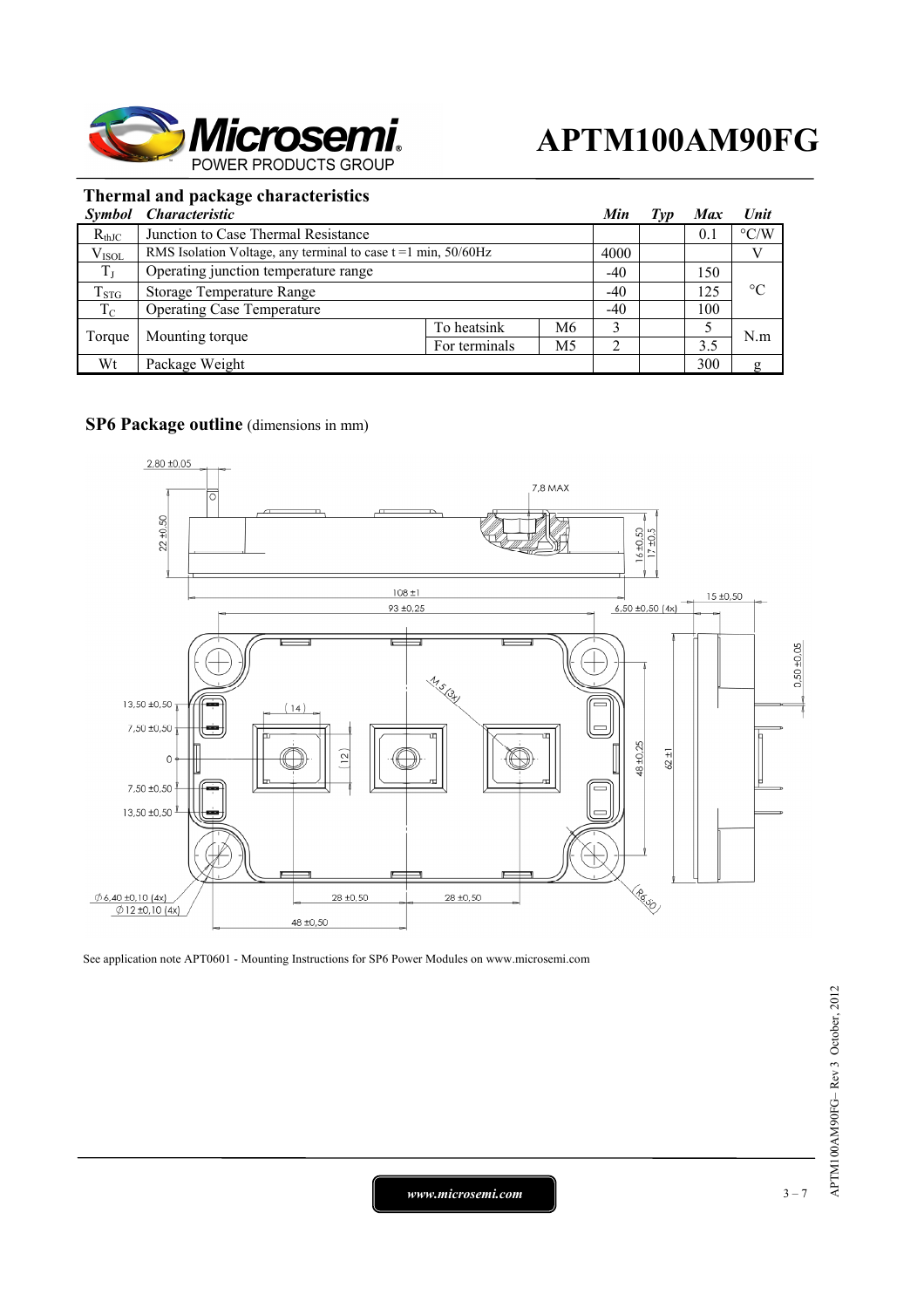

#### **Typical Performance Curve**



*www.microsemi.com* 1 – 7 – 4 – 7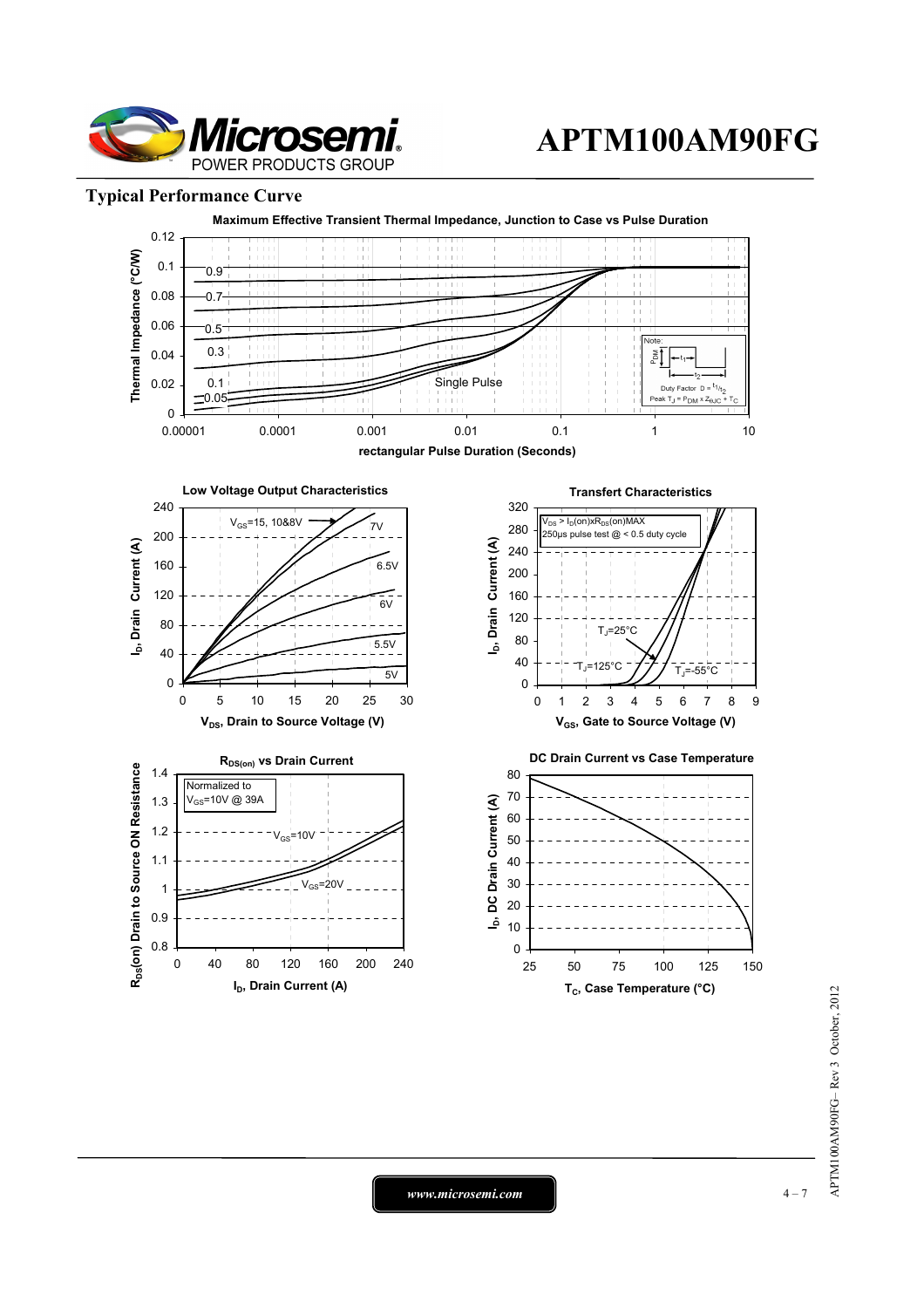



0 10 20 30 40 50 **V<sub>DS</sub>**, Drain to Source Voltage (V)

100

# **APTM100AM90FG**



*www.microsemi.com* 1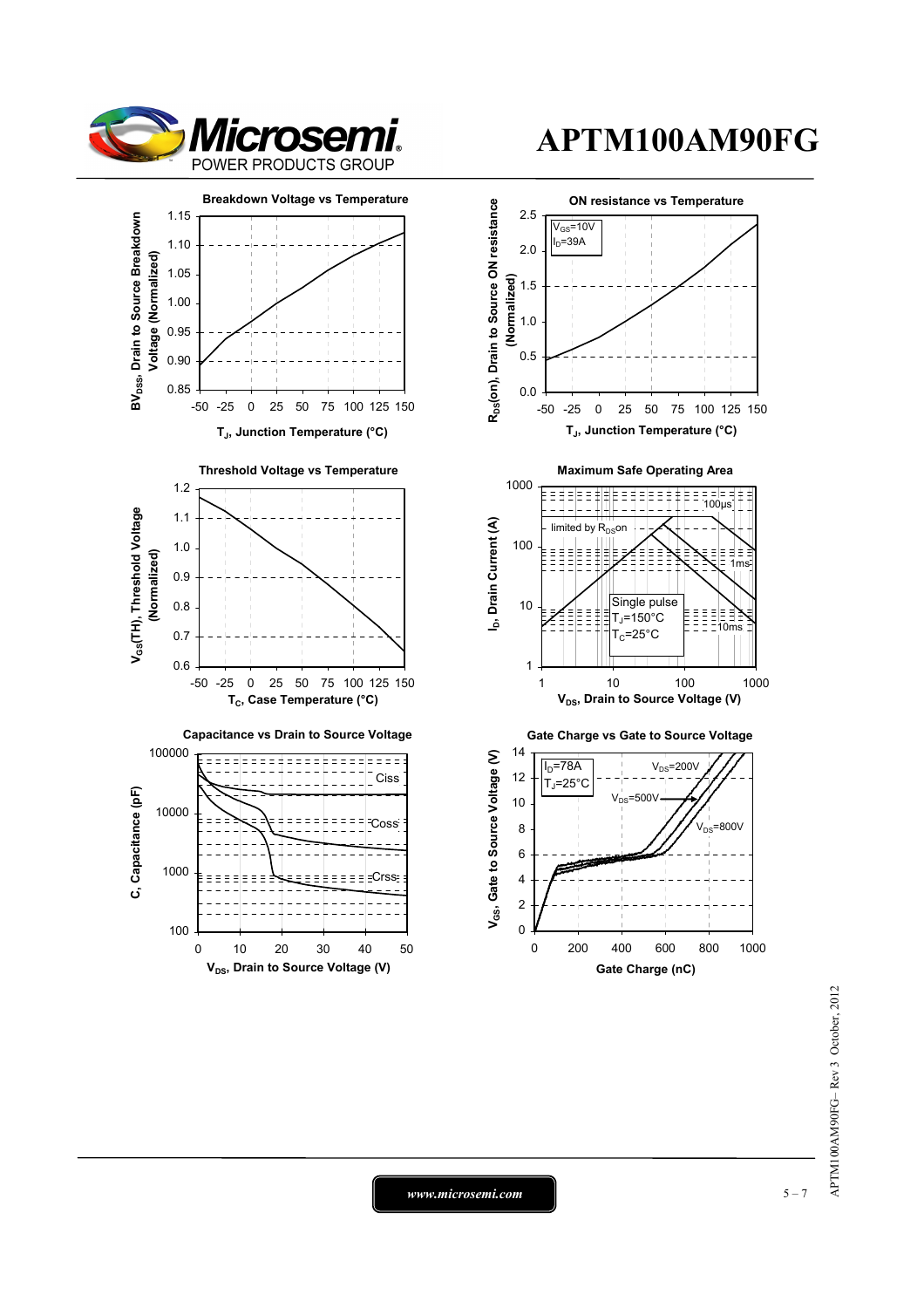

**td(on) and td(off) (ns)**

t<sub>d(on)</sub> and t<sub>d(off)</sub> (ns)

**Switching Energy (mJ)**

Switching Energy (mJ)

**Frequency (kHz)**

Frequency (kHz)

# **APTM100AM90FG**



*www.microsemi.com* 6-7